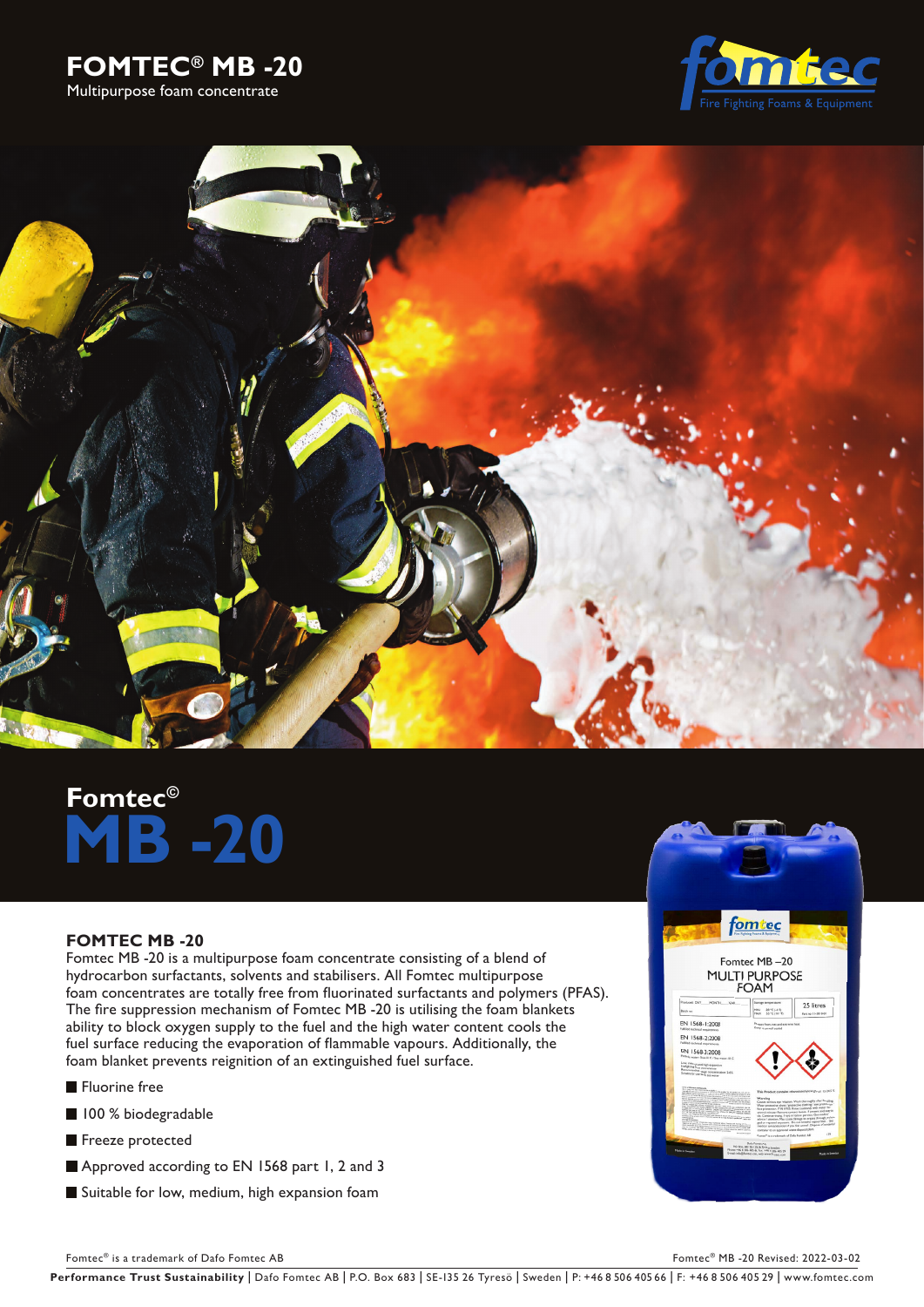

#### DESCRIPTION

Fomtec MB -20 should be used at a 3% proportioning ratio (3 parts concentrate and 97 parts water) for hydrocarbon fuels. Fomtec MB -20 can be stored as premix when blended with fresh water.

For use on Class A type fires, induction ratio of 0,3% to 1% is recommended depending on application and discharge device.

### **APPLICATION**

Fomtec MB -20 is intended for use on class B hydrocarbon fuels such as oil, diesel, gasoline and aviation fuels. Fomtec MB -20 can be used with all kinds on low, medium and high expansion devices. It is intended to be used at 3% proportioning. Fomtec MB -20 is also effective against class A fires such as wood, paper, textiles etc. at 0,3% to 1% proportioning. Typical applications are general firefighting of flammable liquids. Typical users are fire departments and general industry. Suitable for mobile firefighting by use of aspirating foam discharge devices such as foam branchpipes and monitors, where application rates and technique can be adjusted to the specifics of each incident. Or in systems designed for use with the product based on recommended minimum applications rates, application duration and discharge devices.

### **FIRE PERFORMANCE & FOAMING**

The fire performance has been measured and documented according to the "International Approvals" stated in this document. The use of the product should follow design guidelines appropriate to the type of system and application. The foaming properties are depending on equipment used and other variables such as water and ambient temperatures. Average expansion 9:1, average 25% drainage time 03:30 minutes using UNI 86 test nozzle according to EN 1568-3.

#### **EQUIPMENT**

Fomtec MB -20 can easily be proportioned at the correct dilution using conventional equipment. The equipment should be designed to the foam type. Fomtec MB -20 can be used with low, medium and high expansion foam generators. Fomtec MB -20 is also suitable for use in CAF-systems.

#### **COMPATIBILITY**

Fomtec MB -20 is suitable for all water types. It is compatible with foam compatible dry chemical powders as well as other expanded foam types.

For mixing with other concentrates, contact Fomtec for advise and guidance. For material compatibility please refer to our Fomtec Technical Advices FTA 20 addressing the topic.

| <b>TYPICAL DATA</b>                  |                                   |  |
|--------------------------------------|-----------------------------------|--|
| Appearance                           | Pale yellowish liquid             |  |
| Specific gravity at 20°C             | $1,070 \pm 0.01$ g/ml             |  |
| Viscosity at 20°C spindle #1, 60 rpm | $\leq$ 15 mPas                    |  |
| pН                                   | $6, 5 - 8, 5$                     |  |
| Freezing point                       | $-21^{\circ}$ C                   |  |
| Recommended storage temperature      | $-20^{\circ}$ C - 55 $^{\circ}$ C |  |
| Suspended sediment (v/v)             | Less than 0,1%                    |  |
| Surface tension                      | $\leq$ 30 mN/m                    |  |

#### **ENVIRONMENTAL**

Fomtec MB -20 is non-hazardous, biodegradable substance formulated using raw materials specially selected for their fire performance and their environmental profile. All raw materials are registered in European REACH-database. The product is totally free from fluorinated surfactants and polymers and other organohalogens, and therefore it does not contain any PFAS. The disposal of spills of concentrate or premix foam solution should be made in accordance with local regulations. For more detailed information please consult our Fomtec Technical Advices FTA 40.

#### **STORAGE / SHELF LIFE**

Stored in original unbroken packaging the product will have a long shelf life. Shelf life in excess of 10 years will be found in temperate climates. As with all foams, shelf life will be dependent on storage temperatures and conditions. For storage recommendations and material compatibility please refer to our Fomtec Technical Advices FTA 10 addressing the topic.

#### **INSPECTION/TESTING/ MAINTENANCE**

All foam concentrates should be tested annually. Testing should be carried out by an approved laboratory certified to assess firefighting foam quality according to relevant standards, such as NFPA 11, EN 13565-2, EN 1568 and IMO MSC.1Circ. 1312. Storage containers should be inspected and reevaluated for the suitability of the storage location regarding temperature fluctuations (temperature should be as stable as possible). Exposure to direct sunlight should be avoided.